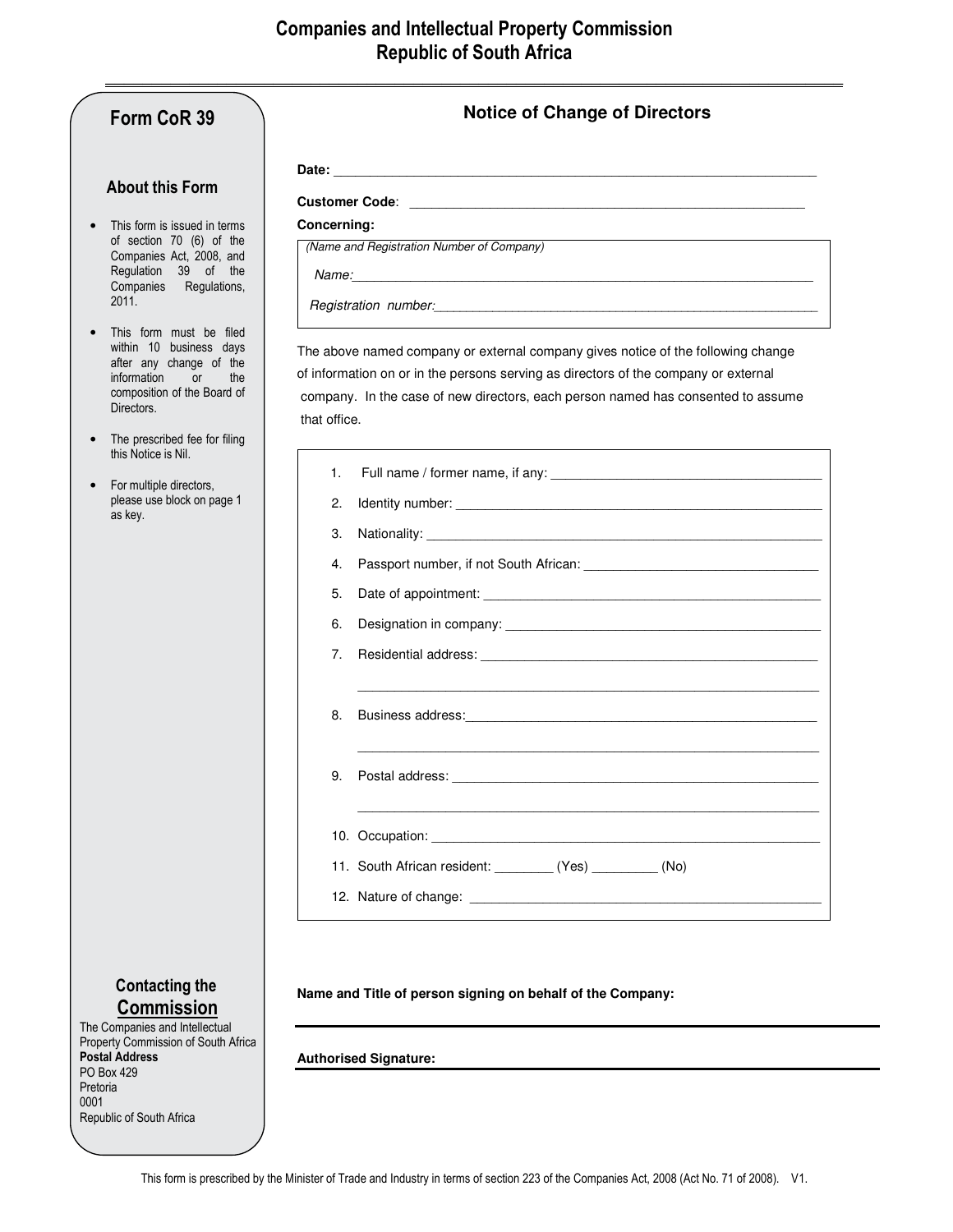| <b>Concerning:</b> (Name and Registration Number of Company)                                                                                                                                                                                                                                        |                                                                                                                                                                                                                                                                                                                                                                 |
|-----------------------------------------------------------------------------------------------------------------------------------------------------------------------------------------------------------------------------------------------------------------------------------------------------|-----------------------------------------------------------------------------------------------------------------------------------------------------------------------------------------------------------------------------------------------------------------------------------------------------------------------------------------------------------------|
|                                                                                                                                                                                                                                                                                                     | Registration number: 1999                                                                                                                                                                                                                                                                                                                                       |
|                                                                                                                                                                                                                                                                                                     |                                                                                                                                                                                                                                                                                                                                                                 |
|                                                                                                                                                                                                                                                                                                     |                                                                                                                                                                                                                                                                                                                                                                 |
| 2. $\overline{\phantom{a}}$                                                                                                                                                                                                                                                                         | $1.$ $\frac{1}{2}$ $\frac{1}{2}$ $\frac{1}{2}$ $\frac{1}{2}$ $\frac{1}{2}$ $\frac{1}{2}$ $\frac{1}{2}$ $\frac{1}{2}$ $\frac{1}{2}$ $\frac{1}{2}$ $\frac{1}{2}$ $\frac{1}{2}$ $\frac{1}{2}$ $\frac{1}{2}$ $\frac{1}{2}$ $\frac{1}{2}$ $\frac{1}{2}$ $\frac{1}{2}$ $\frac{1}{2}$ $\frac{1}{2}$ $\frac{1}{2}$ $\frac{1}{$                                          |
| $\begin{array}{c c c c c} \hline \text{3.} & \text{________} \end{array}$                                                                                                                                                                                                                           |                                                                                                                                                                                                                                                                                                                                                                 |
| 4.                                                                                                                                                                                                                                                                                                  | 3.                                                                                                                                                                                                                                                                                                                                                              |
|                                                                                                                                                                                                                                                                                                     | 4.                                                                                                                                                                                                                                                                                                                                                              |
| $5.$ $\overline{\phantom{a}}$                                                                                                                                                                                                                                                                       | 5.                                                                                                                                                                                                                                                                                                                                                              |
| 6.                                                                                                                                                                                                                                                                                                  | 6.                                                                                                                                                                                                                                                                                                                                                              |
|                                                                                                                                                                                                                                                                                                     |                                                                                                                                                                                                                                                                                                                                                                 |
|                                                                                                                                                                                                                                                                                                     |                                                                                                                                                                                                                                                                                                                                                                 |
|                                                                                                                                                                                                                                                                                                     |                                                                                                                                                                                                                                                                                                                                                                 |
|                                                                                                                                                                                                                                                                                                     |                                                                                                                                                                                                                                                                                                                                                                 |
|                                                                                                                                                                                                                                                                                                     | $9. \begin{tabular}{@{}c@{\hspace{1em}}l} \hline \rule{0.2ex}{0.2ex} \rule{0.2ex}{0.2ex} \rule{0.2ex}{0.2ex} \rule{0.2ex}{0.2ex} \rule{0.2ex}{0.2ex} \rule{0.2ex}{0.2ex} \rule{0.2ex}{0.2ex} \rule{0.2ex}{0.2ex} \rule{0.2ex}{0.2ex} \rule{0.2ex}{0.2ex} \rule{0.2ex}{0.2ex} \rule{0.2ex}{0.2ex} \rule{0.2ex}{0.2ex} \rule{0.2ex}{0.2ex} \rule{0.2ex}{0.2ex} \$ |
|                                                                                                                                                                                                                                                                                                     |                                                                                                                                                                                                                                                                                                                                                                 |
| 10. $\frac{1}{2}$ = $\frac{1}{2}$ = $\frac{1}{2}$ = $\frac{1}{2}$ = $\frac{1}{2}$ = $\frac{1}{2}$ = $\frac{1}{2}$ = $\frac{1}{2}$ = $\frac{1}{2}$ = $\frac{1}{2}$ = $\frac{1}{2}$ = $\frac{1}{2}$ = $\frac{1}{2}$ = $\frac{1}{2}$ = $\frac{1}{2}$ = $\frac{1}{2}$ = $\frac{1}{2}$ = $\frac{1}{2}$ = |                                                                                                                                                                                                                                                                                                                                                                 |
|                                                                                                                                                                                                                                                                                                     |                                                                                                                                                                                                                                                                                                                                                                 |
| 11. S.A. Resident: __________ (Yes)________ (No)                                                                                                                                                                                                                                                    |                                                                                                                                                                                                                                                                                                                                                                 |
|                                                                                                                                                                                                                                                                                                     | 11. S.A. Resident: __________ (Yes)________ (No)                                                                                                                                                                                                                                                                                                                |
|                                                                                                                                                                                                                                                                                                     |                                                                                                                                                                                                                                                                                                                                                                 |
|                                                                                                                                                                                                                                                                                                     |                                                                                                                                                                                                                                                                                                                                                                 |
|                                                                                                                                                                                                                                                                                                     | $1.$ $\frac{1}{2}$ $\frac{1}{2}$ $\frac{1}{2}$ $\frac{1}{2}$ $\frac{1}{2}$ $\frac{1}{2}$ $\frac{1}{2}$ $\frac{1}{2}$ $\frac{1}{2}$ $\frac{1}{2}$ $\frac{1}{2}$ $\frac{1}{2}$ $\frac{1}{2}$ $\frac{1}{2}$ $\frac{1}{2}$ $\frac{1}{2}$ $\frac{1}{2}$ $\frac{1}{2}$ $\frac{1}{2}$ $\frac{1}{2}$ $\frac{1}{2}$ $\frac{1}{$                                          |
|                                                                                                                                                                                                                                                                                                     |                                                                                                                                                                                                                                                                                                                                                                 |
| 3.                                                                                                                                                                                                                                                                                                  | 3.                                                                                                                                                                                                                                                                                                                                                              |
|                                                                                                                                                                                                                                                                                                     |                                                                                                                                                                                                                                                                                                                                                                 |
| 5.                                                                                                                                                                                                                                                                                                  |                                                                                                                                                                                                                                                                                                                                                                 |
|                                                                                                                                                                                                                                                                                                     | 6.                                                                                                                                                                                                                                                                                                                                                              |
|                                                                                                                                                                                                                                                                                                     |                                                                                                                                                                                                                                                                                                                                                                 |
|                                                                                                                                                                                                                                                                                                     |                                                                                                                                                                                                                                                                                                                                                                 |
| 8.                                                                                                                                                                                                                                                                                                  | 8.                                                                                                                                                                                                                                                                                                                                                              |
|                                                                                                                                                                                                                                                                                                     |                                                                                                                                                                                                                                                                                                                                                                 |
| $9. \underline{\hspace{2cm}}$                                                                                                                                                                                                                                                                       | 9.                                                                                                                                                                                                                                                                                                                                                              |
|                                                                                                                                                                                                                                                                                                     |                                                                                                                                                                                                                                                                                                                                                                 |
|                                                                                                                                                                                                                                                                                                     |                                                                                                                                                                                                                                                                                                                                                                 |
| 10. $\overline{\phantom{a}}$                                                                                                                                                                                                                                                                        | 10. $\blacksquare$                                                                                                                                                                                                                                                                                                                                              |
|                                                                                                                                                                                                                                                                                                     |                                                                                                                                                                                                                                                                                                                                                                 |
| 11. S.A. Resident: __________ (Yes)________ (No)                                                                                                                                                                                                                                                    | 11. S.A. Resident: __________ (Yes)_________ (No)                                                                                                                                                                                                                                                                                                               |
|                                                                                                                                                                                                                                                                                                     |                                                                                                                                                                                                                                                                                                                                                                 |

## CoR 39 - Notice of Change of Directors (p2)